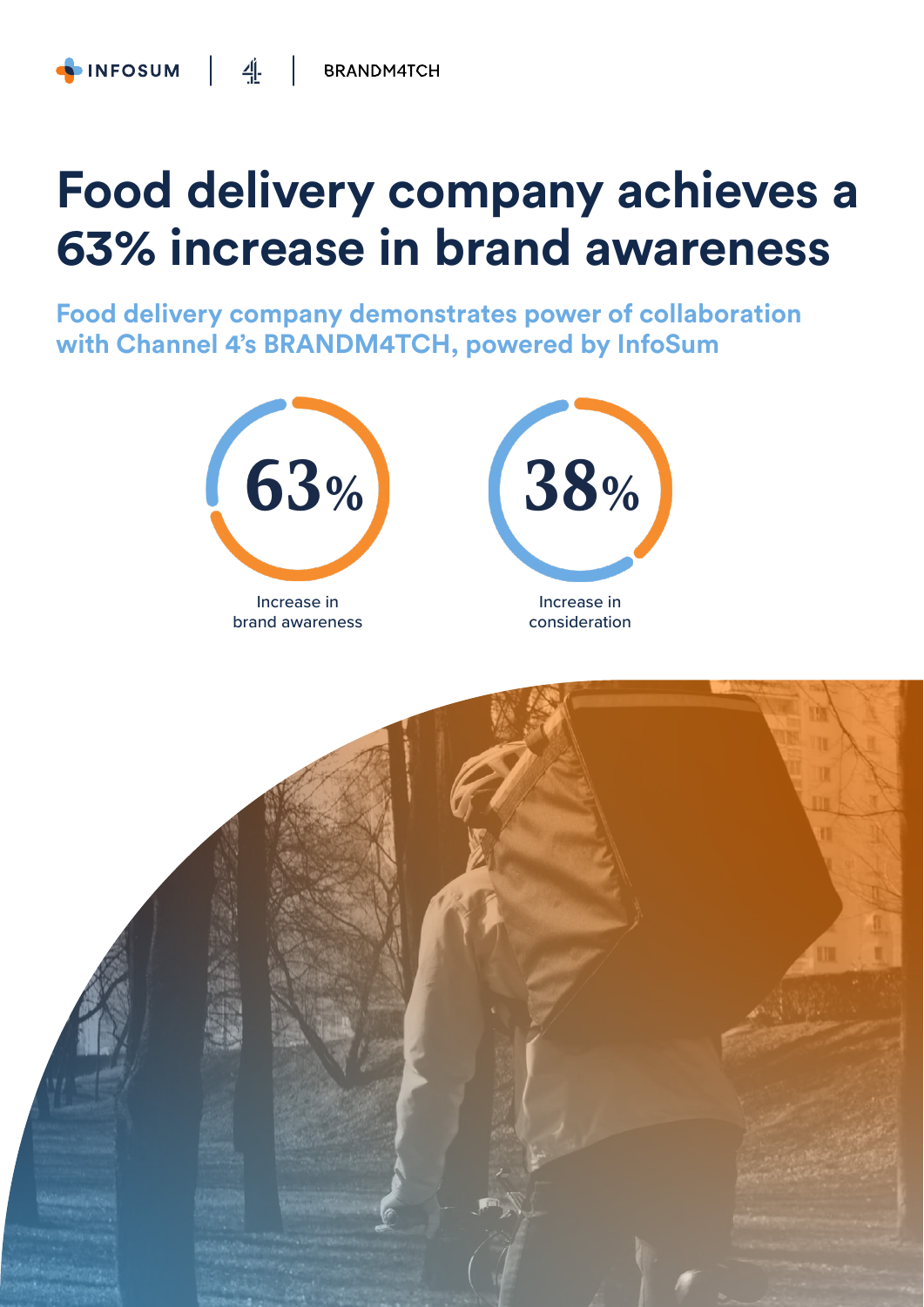

## **Challenge**

A food delivery company, wanting to leverage their customer data to drive brand engagement, needed a way to collaborate with Channel 4 in a nimble and tactical way, requiring a fast and smooth completion of the contractual and infosec process. With growing consumer awareness around privacy, it was also important to the food delivery company that they found a solution that prioritized privacy to allow for safe, yet effective, use of their customer data for targeting.

Channel 4 faced significant challenges created by traditional approaches to data-matching that require the centralization and sharing of data, leading to an inability to work with some brands and potential lost revenue opportunities. They needed a new, innovative solution that offered brands a secure and smarter way to collaborate.

### **Solution**

Channel 4 partnered with InfoSum to launch BRANDM4TCH, a privacy-safe data-matching solution. The solution allows brands to easily and securely match their first-party data against Channel 4's All 4 24 million registered users\* to create custom audiences, without having to share any data. In addition, once matches are complete, Channel 4's advanced data platform (Mediarithmics) uses additional modeling techniques (e.g. using viewing behavior) to add greater scale before the campaign is served.

With InfoSum's technology eliminating the need to ever share personal data, the food delivery company was able to create bespoke audiences using the full fidelity of their customer data and All 4's audience data, with each party remaining in control of their data at all times. This allowed the food delivery company, a data-centric brand working in a fast-moving industry, to accurately and intelligently target their customers across All 4's premium inventory in a timely manner.

\*Accurate as of January 2021

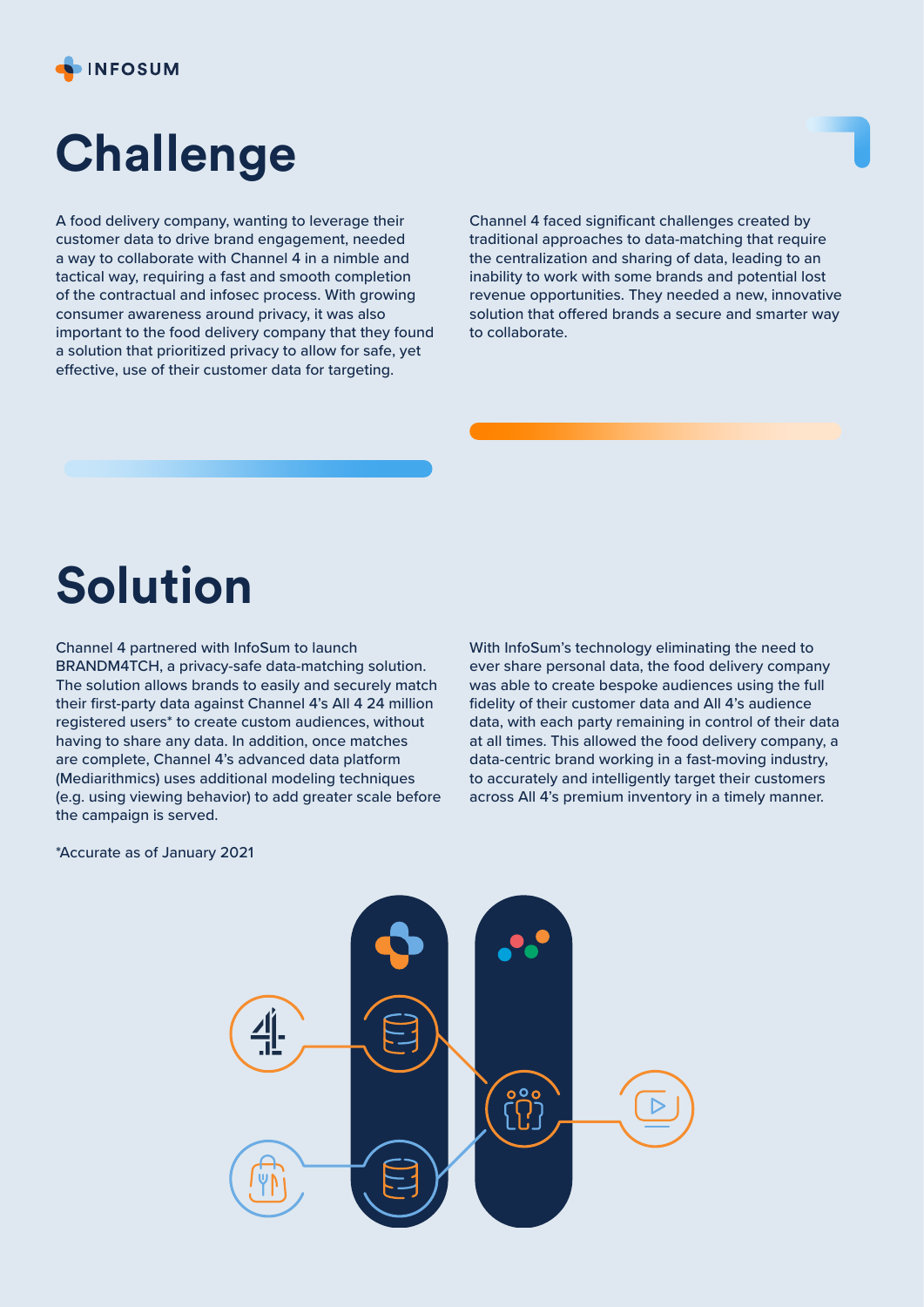#### **INFOSUM**

# **Results**

**The food delivery company saw significant improvement in marketing objectives by matching their data against All 4's authenticated audience through BRANDM4TCH, powered by InfoSum.**



To measure the effectiveness of the BRANDM4TCH solution, Channel 4 enlisted the help of Dynata, which, through their opted-in panelists, was able to survey users who had been exposed to the campaign. Channel 4 asked Dynata to survey two user groups; those who were exposed to the campaign via a BRANDM4TCH audience and a standard audience, allowing Channel 4 to analyze the aggregated data and determine marketing effectiveness.

The food delivery company's campaign goals were to drive brand awareness, brand favorability and purchase intention amongst existing and dormant customers, ultimately resulting in increased sales. So they were delighted when the BRANDM4TCH audience achieved a 63% increase in brand awareness and 38% increase in consideration when compared to the standard audience. For Channel 4, the results clearly demonstrate the value of BRANDM4TCH to brands as a way to target their customers in a privacy-first, cookieless world.

InfoSum's decentralized data infrastructure paves the way forward for faster and easier collaboration between brands and media owners. By removing the need to share or centralize data thanks to InfoSum's patented privacy-first technology, the food delivery company and Channel 4 were able to dramatically lower the compliance burden and avoid lengthy security and legal reviews.